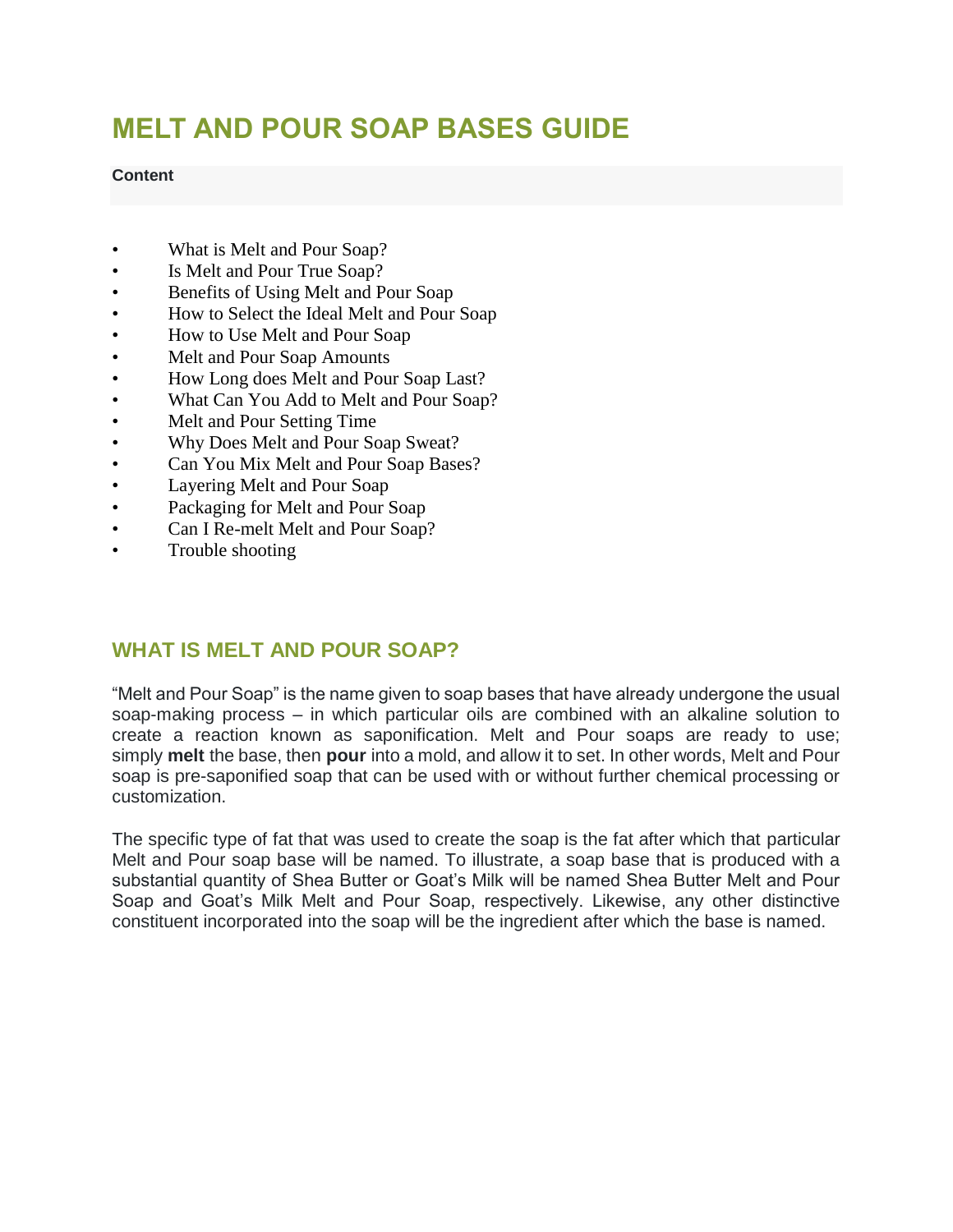### **IS MELT AND POUR TRUE SOAP?**

Like "true" soap, Melt and Pour soap has been made through the saponification process with a combination of ingredients that are also used in traditional soaps – which might be considered to be more "true" – and these include natural oils as well as lye, thus Melt and Pour soap does not need to have lye added to it, as doing so would be an unnecessary extra step that would cause the soap base to potentially burn the skin.

Additional Glycerin is added to the Melt and Pour soaps, offering more soothing and hydrating properties to the skin. It also helps produce clear soaps that can be easily colored and shaped and that are gentle on the skin, making Melt and Pour soap ideal for use on sensitive skin types. In summary, Melt and Pour soap is also considered to be "true" soap.

### **BENEFITS OF USING MELT AND POUR SOAP BASES**

Although Melt and Pour soap incorporates synthetic substances, which may range from foaming agents and alcohol-based emulsifiers to solvents, these chemical elements enable Melt and Pour soap to liquefy in order that it may be formed into the preferred design. Cold process soaps usually contain less Glycerin than Melt and Pour soaps, thus they are more likely to be drying on the skin.

The foremost benefit of using Melt and Pour soap bases is that the user does not have to deal with the caustic substance known as Lye, as it has already been incorporated into the soap base in advance. The user-friendly nature of Melt and Pour soap is another benefit of these bases, as this method makes it uncomplicated to quickly achieve professional-quality soap bars with luxurious appearances, scents, and textures, all of which can be customized with a wide variety of artistic possibilities.

Another key benefit of Melt and Pour soap bases is that, unlike cold-processed soaps, the final product does not require a curing period, that is to say there is no days- or weeks-long stretch of time during which the soap must be left untouched in order for the lye to be neutralized and for the saponification process to be completed; once Melt and Pour soaps have been removed from their molds, they are ready to use immediately. The longer the soap sits, the harder and milder it will become.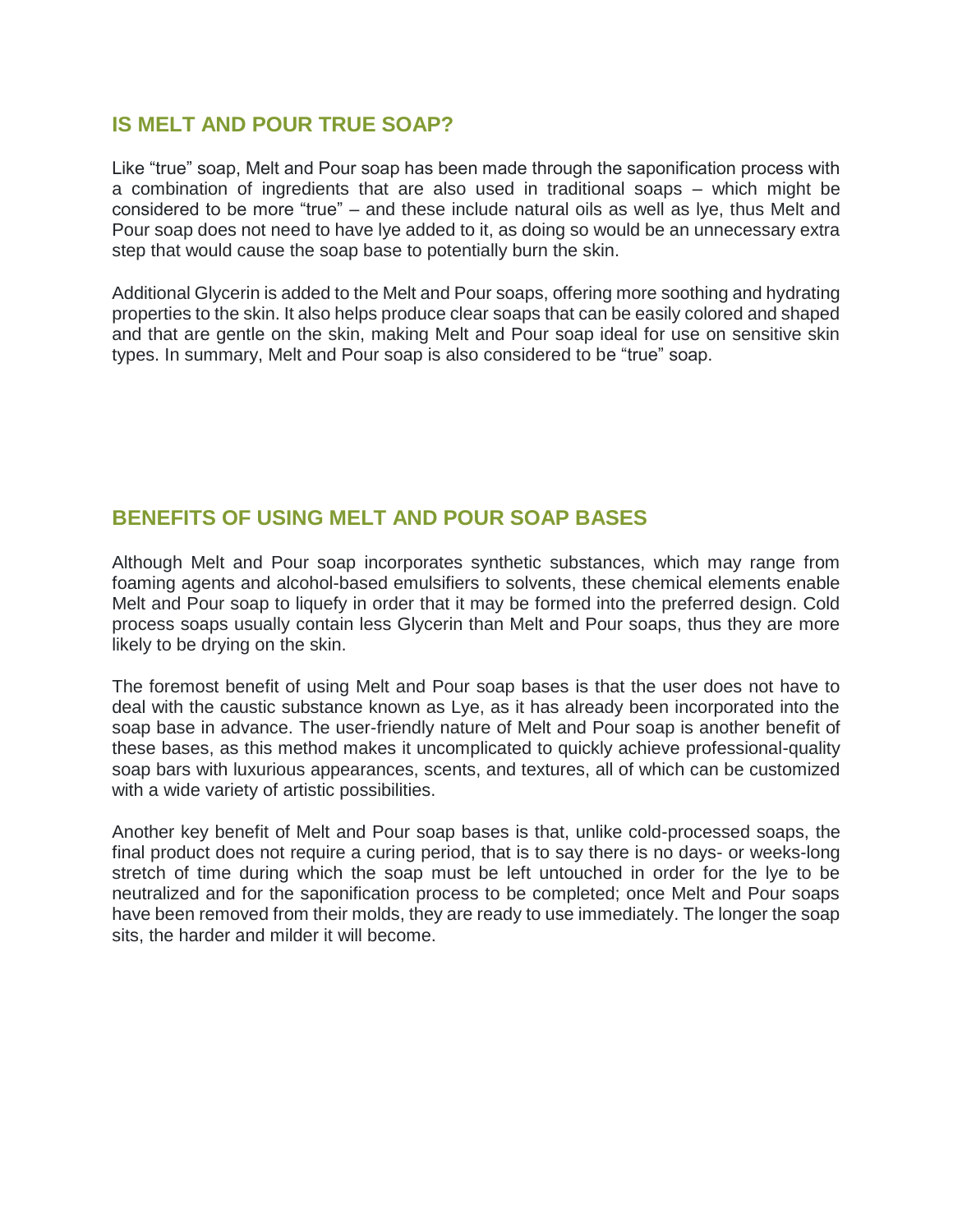# **HOW TO SELECT THE IDEAL MELT AND POUR SOAP BASE**

Melt and Pour soap bases can include a wide array of diverse components, such as milks, oils, and other fatty ingredients as well as other raw materials, that allow each base to exhibit unique features, both in terms of physical appearance as well as in terms of how they behave on the skin. For this reason, it helps to have an idea of the desired effect that one hopes to achieve with a soap. Some factors to consider include the color, the clarity, the texture, the amount of lather, the moisturizing capacity and its effects on particular skin types, and the scent. To determine which Melt and Pour soap base is best suited to your specific needs, use the soap base descriptions below as a guide:

Melt Soap is a Glycerin soap that is 100% Vegetable-based, making it biodegradable and free of animal testing. The formulas result in smooth, creamy textures as well as skinnourishing lather that is highly-moisturizing. It does not incorporate artificial colors or scents. They are either scentless or have neutral scents and colors that help them maintain compatibility with a wide range of fragrances, offering a superior "lift" to each scent – that is, they enable the scent of each customized soap to distribute itself swiftly and widely. Each soap has a pH between 9.5-10.5, and each is safe for use on all skin types, including the most sensitive; however, due to the deeply-hydrating humectant property of Glycerin, they may not be ideal for those with acne-prone skin, as the profound moisture could potentially aggravate the condition. In order to confirm Glycerin soaps' effects on any skin type, a skin patch test is recommended. Melt Soap's Melt and Pour soap bases result in finished products that clean the skin without eliminating the skin's essential natural oils or distressing its natural pH balance and without leaving an undesirable residue; rather, Melt and Pour soap is said to leave a thin humectant film of Glycerin on the skin after it has been rinsed off, and this beneficial layer helps to attract moisture from the air to the skin, thus maintaining the look and feel of skin that is healthy and supple.

To begin working with Melt and Pour soap, select a soap base that contains your preferred key ingredients and appearance, then determine how your ideal additives – fragrances, colorants, and others – will function in that base…

#### **WHITE MELT AND POUR SOAP BASE**

The color of this Melt and Pour soap base ranges in appearance from cream to white (the natural pigment Titanium Dioxide has been added to give it a white opacity). This base is most commonly chosen for producing soaps that are opaque in clarity and that are entirely bright white, softly-colored in pastel hues, or in need of a bright white foundation to exhibit ornate artistic compositions, as this base absorbs and displays pigments well. This base begins to melt at 60 °C (140 °F) and is fully melted at 80 °C (180 °F). It is reputed to produce exceptional lather.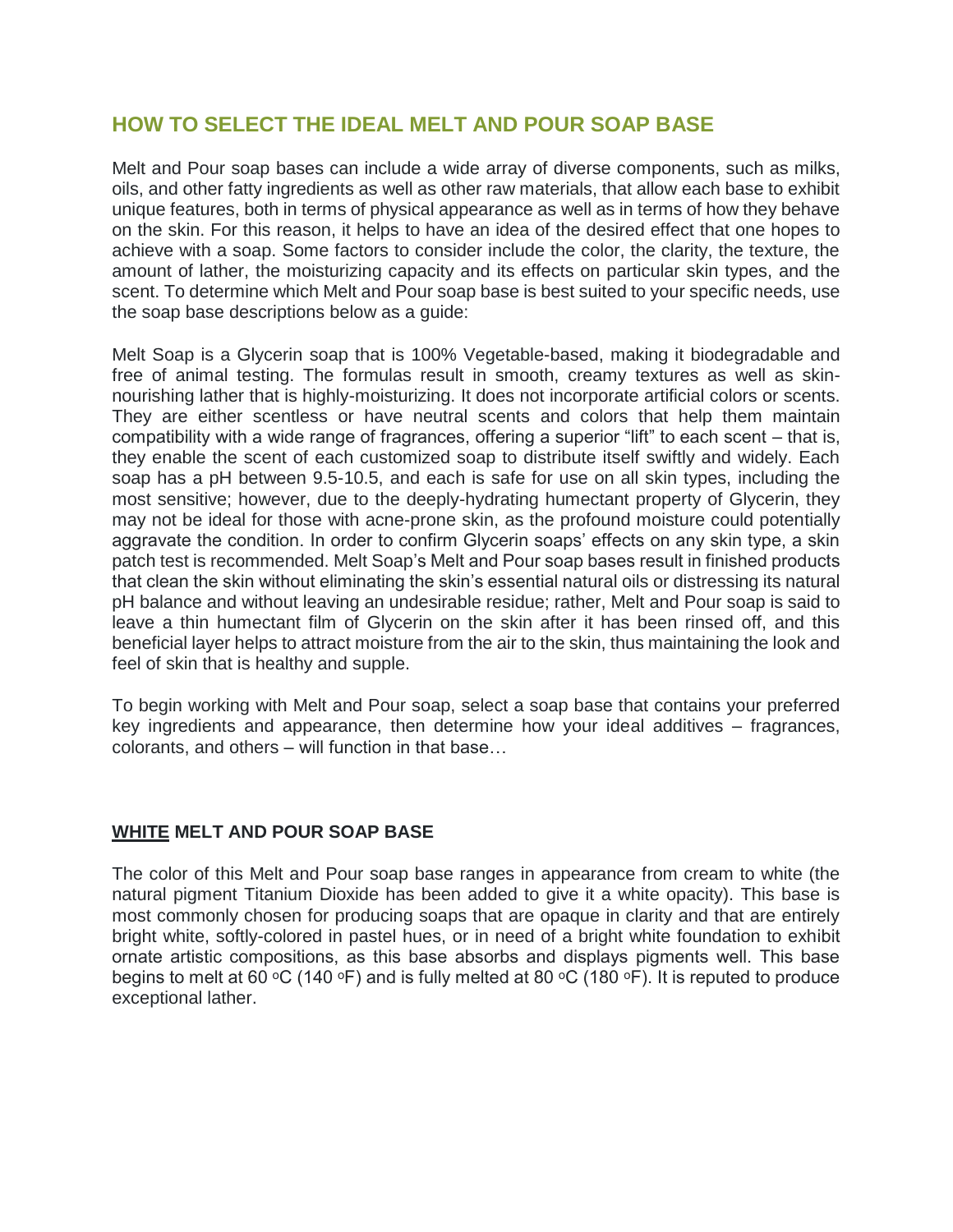#### **CLEAR MELT AND POUR SOAP BASE**

This colorless, transparent base has high clarity that makes it ideal for embedding natural additives as well as small objects. Furthermore, its uncolored state allows for exceptional color intensity. This base begins to melt at 60  $\mathrm{^{\circ}C}$  (140  $\mathrm{^{\circ}F}$ ) and is fully melted at 80  $\mathrm{^{\circ}C}$  (180 ᵒF).

#### **GOAT'S MILK MELT AND POUR SOAP BASE**

This white soap base has been infused with Goat's Milk – a natural, soothing moisturizer that is rich in vitamins, proteins, and minerals, all of which work in conjunction to nourish and hydrate skin and to generally support skin health. This base begins to melt at 60 °C (140 °F) and is fully melted at 80  $\mathrm{^{\circ}C}$  (180  $\mathrm{^{\circ}F}$ ).

#### **OLIVE MELT AND POUR SOAP BASE**

This translucent soap base is infused with pure Virgin Olive Oil, which not only contributes to its slightly greenish hue but also gives the soap a luxurious, moisturizing lather. This base begins to melt at 60  $\circ$ C (140  $\circ$ F) and is fully melted at 80  $\circ$ C (180  $\circ$ F).

#### **SHEA BUTTER MELT AND POUR SOAP BASE**

This opaque soap base contains 5% Shea Butter, which lends it a smooth, creamy, and luxurious texture, although it might not produce as much lather as other soap bases. This, however, does not negate the soap's potency, as it will continue to cleanse and to exhibit its naturally-rich emollience. This base is free of all surfactants and Propylene glycol. This base begins to melt at 60 °C (140 °F) and is fully melted at 80 °C (180 °F).

#### **HONEY MELT AND POUR SOAP BASE**

When soap bases are combined with real Honey hence, this Melt and Pour soap base is distinctly designed to resist this color change and to maintain excellent color stability even when it is exposed to high temperatures for lengthy stretches of time. The outstanding transparent clarity of this soap base results in final products with brilliant color pigmentation.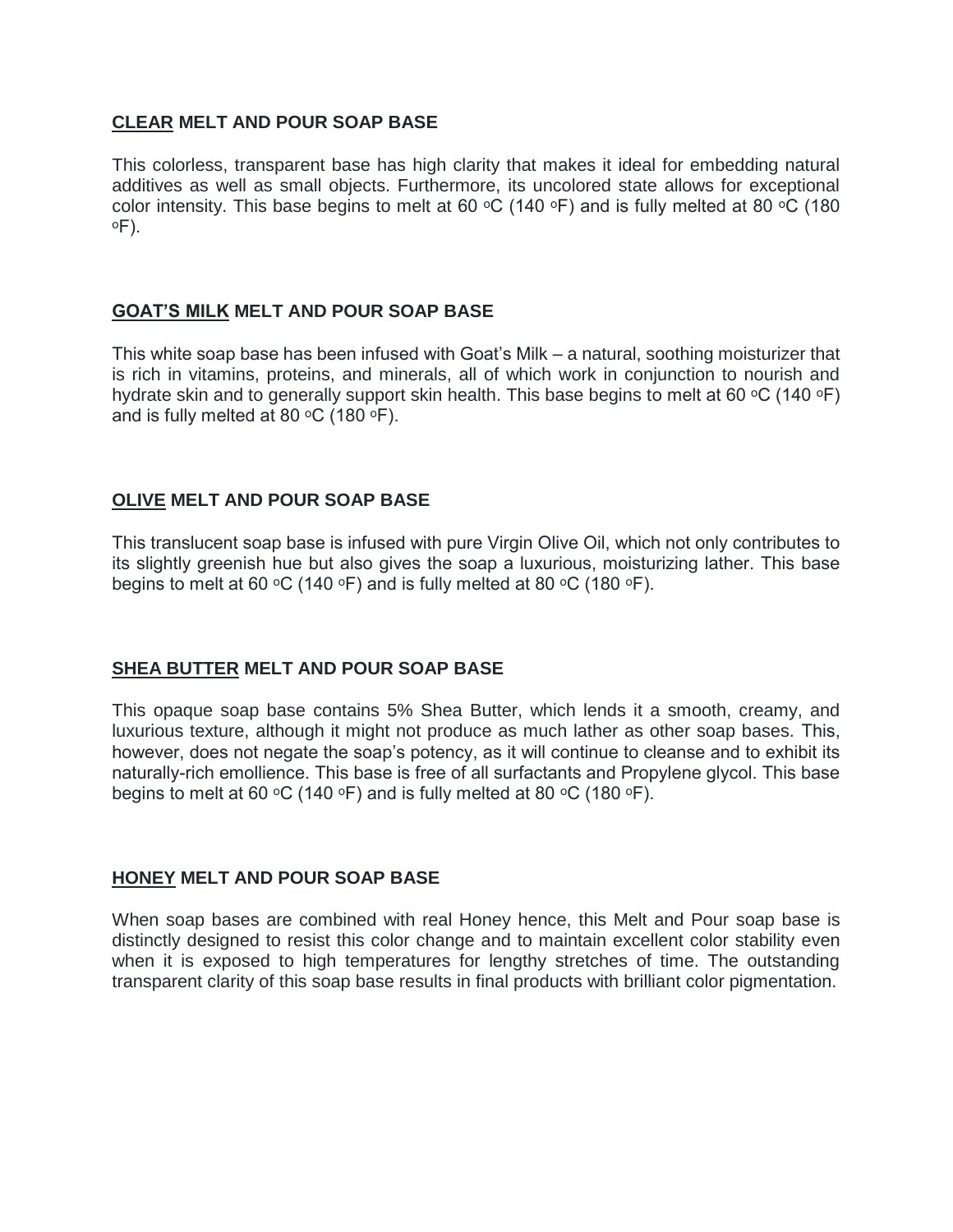### **HOW TO USE MELT AND POUR SOAP**

Begin by placing the chosen soap base on a clean cutting board and slicing the soap base into small chunks with the aid of a large, clean knife.

Next, place the chunks in a clean container that is heat-safe for use in a microwave or a double boiler. Heat the soap in short intervals of either 30 seconds or 1 minute at a time to prevent the base from overheating or boiling, stirring gently between intervals. Repeat this heating and stirring process until all the soap has liquified. For a two-pound brick of soap, the total melting time will take approximately 5 minutes. The final melted base will likely be more than 80  $\mathrm{^{\circ}C}$  (180  $\mathrm{^{\circ}F}$ ) and thus must be handled with extra care.

Additives, such as scents, colors, and botanicals, can now be incorporated into the melted soap base (*see chart below for suggested usage amounts*). Again, it is important to stir them in gently to prevent excess bubbles, although these can be removed with a light spray of rubbing alcohol once the soap has been poured into the mold.

Once the desired additives have been thoroughly combined into the soap base, the mixture can be poured into silicone molds of personal preference. It is important to avoid using glass or metal molds, as these materials can make it difficult to remove the final products. After the mold has been filled, it can be left to begin cooling at room temperature.

Ideally, 1-3 hours will be enough for the soap in the molds to harden enough to be removed. If not, the molds can be placed in the refrigerator for 10-15 minutes to facilitate the hardening process, though this should be avoided if possible. Once unmolded, the soap bars will be ready to use. Any defects can be either smoothed down with a cloth or carefully and neatly sliced off with a knife. A large soap loaf can be further cut into smaller pieces by first turning the loaf onto its side – avoid cutting it from the top down – and using a large knife or soap cutter to slice the loaf vertically on its side.

Wrap the final Melt and Pour soap bars immediately in non-porous packaging, such as cling wrap/film or heat shrink wrap. If a Glycerin soap bar is not wrapped, the soap will be susceptible to sweating and shrinkage.

Finally, before and after use in the shower, store Melt and Pour soaps in a cool, dry place.

# **HOW MUCH MELT AND POUR SOAP DO YOU NEED?**

A two-pound block of Melt and Pour soap base can yield between 10-20 soap bars, depending on the desired size of the finished soap bars.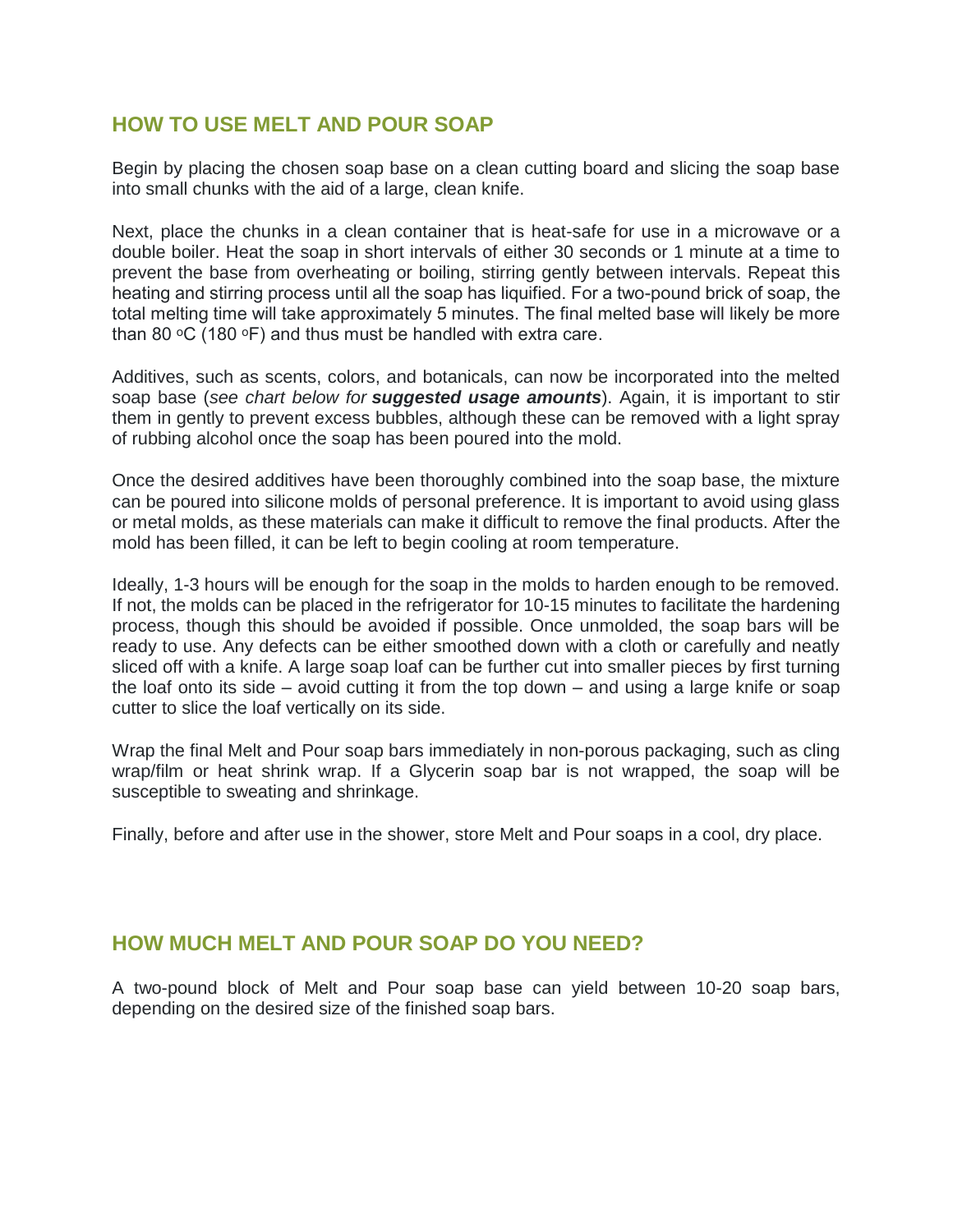# **HOW LONG DOES MELT AND POUR SOAP LAST?**

Melt and Pour soaps will last approximately 4-6 weeks, depending on how often they are used and whether they are treated with the recommended suggestions for proper care; they should not remain exposed to air, as this will cause the water in the soap bar to continue evaporating, resulting in a shrunken or dissolving soap bar. For this reason, it is advisable to remove the soap from the shower after each use.

# **WHAT CAN YOU ADD TO MELT AND POUR SOAP?**

- Soap-Safe Fragrances (see chart below)
- Soap-Safe Colorants (see chart below)
- Botanicals (see chart below)
- Embedded Objects (e.g. miniature toys)
- Another Variety of Melt and Pour Soap (e.g. fragments of colored soap that is made from another soap base or that has a contrasting color)

| <b>ADDITIVE</b>   |                                                                                                                                                                                                                                                                                                                                    | <b>SUGGESTED</b>                                            |                                                                                                                                                                                                                                                                                                                                                                                                                                                                                                                                      |
|-------------------|------------------------------------------------------------------------------------------------------------------------------------------------------------------------------------------------------------------------------------------------------------------------------------------------------------------------------------|-------------------------------------------------------------|--------------------------------------------------------------------------------------------------------------------------------------------------------------------------------------------------------------------------------------------------------------------------------------------------------------------------------------------------------------------------------------------------------------------------------------------------------------------------------------------------------------------------------------|
| <b>TYPE</b>       | <b>EFFECT ON SOAPS USAGE AMOUNT</b>                                                                                                                                                                                                                                                                                                |                                                             | <b>HELPFUL ADVICE</b>                                                                                                                                                                                                                                                                                                                                                                                                                                                                                                                |
| <b>Fragrances</b> | Scent<br>impact the soap's color, fragrance per pound<br><i>Essential Oils</i> , setting time, solidity, and of soap. The amount<br><i>Fragrance Oils</i> transparency and may can be increased,<br>cause the soap to thicken depending on<br>quickly (an occurrence strength of the chosen<br>called "seizing"<br>"acceleration") | additives might $0.3$ oz. $-0.4$ oz. of<br>the<br>or scent. | Ensure that the chosen<br>scent is skin-safe and<br>suited to your skin<br>type/sensitivities<br>Ensure that the scent is<br>thoroughly blended into the<br>soap base to prevent<br>separation from the base as<br>well as globules of pure<br>fragrance<br>Create a sample of the final<br>product to be sure that the<br>scent is well-suited to the<br>chosen soap base ( <i>i.e.</i> does<br>not negatively impact its<br>viscosity and clarity)<br>Oils with floral, fruity, or<br>spicy scents are reputed to<br>cause seizing |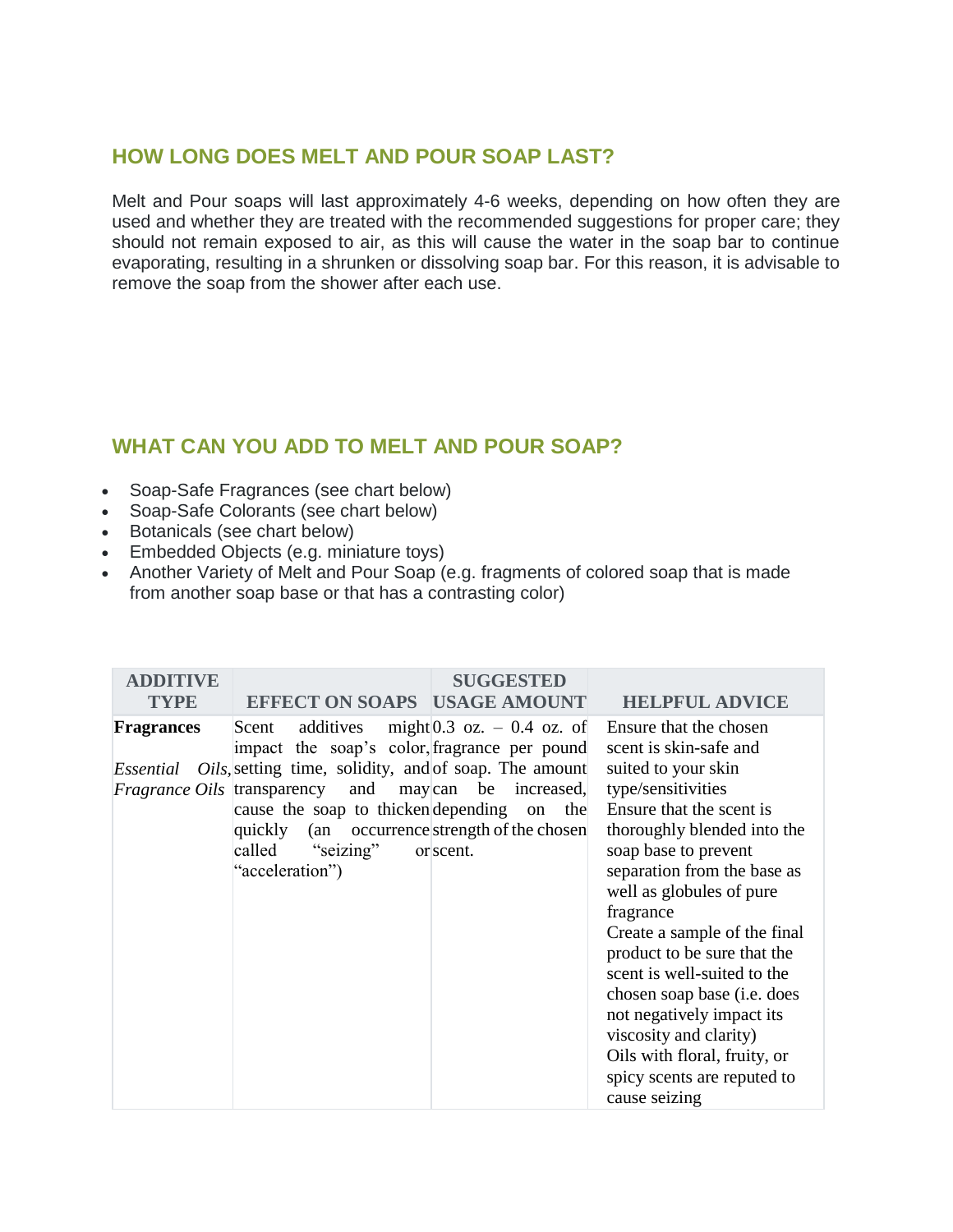| <b>ADDITIVE</b>                                                                                           |                                                                                                                                                                                                                                           | <b>SUGGESTED</b>                                                                                                                                           |                                                                                                                                                                                                                                                                                                                                                                                                                                                                                                                                                                                                                                            |
|-----------------------------------------------------------------------------------------------------------|-------------------------------------------------------------------------------------------------------------------------------------------------------------------------------------------------------------------------------------------|------------------------------------------------------------------------------------------------------------------------------------------------------------|--------------------------------------------------------------------------------------------------------------------------------------------------------------------------------------------------------------------------------------------------------------------------------------------------------------------------------------------------------------------------------------------------------------------------------------------------------------------------------------------------------------------------------------------------------------------------------------------------------------------------------------------|
| <b>TYPE</b>                                                                                               | <b>EFFECT ON SOAPS</b>                                                                                                                                                                                                                    | <b>USAGE AMOUNT</b>                                                                                                                                        | <b>HELPFUL ADVICE</b>                                                                                                                                                                                                                                                                                                                                                                                                                                                                                                                                                                                                                      |
|                                                                                                           |                                                                                                                                                                                                                                           |                                                                                                                                                            | Ensure that the chosen<br>essential oil does not have<br>contraindications for<br>particular health conditions                                                                                                                                                                                                                                                                                                                                                                                                                                                                                                                             |
| <b>Carrier Oils</b>                                                                                       | moisturizing, conditioning, soap<br>nourishing, and soothing<br>effects of the final soap<br>product                                                                                                                                      |                                                                                                                                                            | Carrier Oils enhance the 1 Tbsp. per pound of Ensure that oil is entirely liquid<br>before blending into melted soap                                                                                                                                                                                                                                                                                                                                                                                                                                                                                                                       |
| <b>Colorants</b><br>Liquid<br>Dyes,<br>Oxides,<br>Micas,<br>Clays,<br><b>Nature</b><br><b>Tint Colors</b> | Any liquid dye that is<br>water-based, non-<br>bleeding, and skin-<br>safe can be used to<br>add color to Melt and<br>Pour soap<br>Powder colorants,<br>such as micas, oxides,<br>clays, and "Nature<br>Tint" colors, may also<br>be used | 1 tsp per pound of<br>soap                                                                                                                                 | Ensure that powder and<br>liquid color additives are<br>thoroughly blended into the<br>chosen soap base,<br>otherwise there is a chance<br>that the color will not<br>integrate completely,<br>resulting in streaks of<br>white (or whatever color<br>the original soap base is) or<br>specks of color rather than<br>a uniform hue<br>Before adding a powder<br>dye into a soap base, dilute<br>it in a small amount of<br>rubbing alcohol, as this<br>will help to prevent the<br>powder from forming<br>lumps in the mixture (the<br>alcohol will be burned off<br>by the heat of the liquified<br>soap while the color will<br>remain) |
| <b>Butters</b>                                                                                            | <b>Butters</b><br>enhance<br>moisturizing, conditioning, per pound of soapliquid before<br>nourishing, and soothing base could result in melted soap<br>effects of the final soap the<br>product                                          | final<br>product<br>being too soft or too<br>oily<br>and<br>could<br>possibly lessen the<br>lather or prevent the<br>product<br>from<br>properly hardening | the More than 1 teaspoon Ensure that butter is entirely<br>blending<br>into                                                                                                                                                                                                                                                                                                                                                                                                                                                                                                                                                                |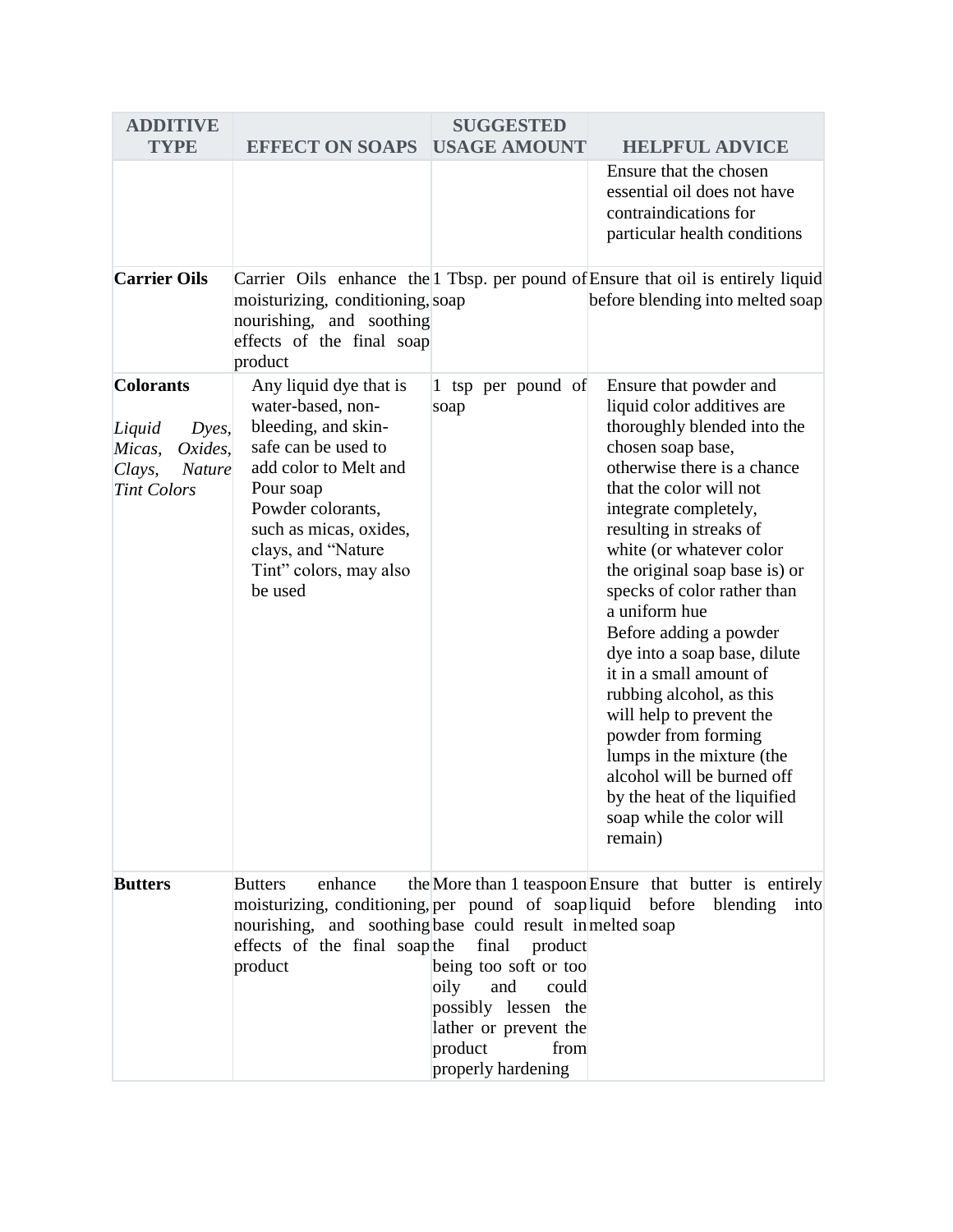| <b>ADDITIVE</b>                                                                                                                                                                  |                                                                                                                                                                                                                                                                                                                                                                                                                         | <b>SUGGESTED</b>                    |                                                                                                                                                                                                                                                                                                                                                                                                                                                                                                   |
|----------------------------------------------------------------------------------------------------------------------------------------------------------------------------------|-------------------------------------------------------------------------------------------------------------------------------------------------------------------------------------------------------------------------------------------------------------------------------------------------------------------------------------------------------------------------------------------------------------------------|-------------------------------------|---------------------------------------------------------------------------------------------------------------------------------------------------------------------------------------------------------------------------------------------------------------------------------------------------------------------------------------------------------------------------------------------------------------------------------------------------------------------------------------------------|
| <b>TYPE</b>                                                                                                                                                                      | <b>EFFECT ON SOAPS</b>                                                                                                                                                                                                                                                                                                                                                                                                  | <b>USAGE AMOUNT</b>                 | <b>HELPFUL ADVICE</b>                                                                                                                                                                                                                                                                                                                                                                                                                                                                             |
| <b>Exfoliants</b><br>Sugar,<br>Clays,<br>Epsom<br>Salts,<br>Loofah,<br>Oatmeal,<br>Clay<br>Powders,<br>Cosmetic<br>Beads,<br>Coffee<br>Grounds,<br>Ground Pumice<br><b>Stone</b> | Remove dead skin<br>Soothe, soften, and<br>smoothe the skin<br>Enhance cleaning<br>properties                                                                                                                                                                                                                                                                                                                           | soap                                | 1 tsp per pound of For exfoliants that have finer<br>textures, it is recommended that<br>they be mixed with a small<br>amount of rubbing alcohol (e.g.<br>1 tsp of exfoliant in 1 Tbsp of<br>alcohol) to help them integrate<br>into the liquified soap                                                                                                                                                                                                                                           |
| <b>Activated</b><br><b>Charcoal</b>                                                                                                                                              | The amount of<br><b>Activated Charcoal</b><br>that is added to a soap<br>base determines a<br>color range from blue<br>to grey to black<br>A coarse Activated<br>Charcoal will<br>contribute to the<br>exfoliation properties<br>of the final soap<br><b>Activated Charcoal</b><br>soaps are reputed to<br>be beneficial for acne-<br>prone skin                                                                        | 1-2 tsp per pound of Before<br>soap | adding<br>Activated<br>Charcoal into a soap base, dilute<br>it in a small amount of rubbing<br>alcohol, as this will help to<br>powder<br>from<br>the<br>prevent<br>forming lumps in the mixture<br>(the alcohol will be burned off<br>by the heat of the liquified soap<br>while the color will remain)                                                                                                                                                                                          |
| <b>Botanicals</b><br>Seeds,<br>Whole<br>Flower<br>Buds,<br>Petals,<br>Leaves,<br>Powdered<br><b>Extracts</b> , Herbs                                                             | <b>Botanicals</b> add<br>aesthetic appeal to a<br>finished soap product<br>Although they might<br>be incorporated into a<br>soap formula with the<br>intention of adding<br>fragrance, the<br>quantity of dried<br>botanicals (fresh ones<br>should not be used),<br>will be too trivial to<br>contribute any notable<br>scent, thus a fragrance<br>oil should also be<br>used in addition to<br>botanicals, if desired |                                     | It is recommended that any<br>preferred flower additives<br>be dried, treated, and<br>specifically for soap-<br>making<br>Flowers should be dried -<br>ideally air dried – before<br>they are added to any<br>melted soap bases<br>To ensure that botanicals<br>(especially those that are<br>heavy and inclined to sink<br>to the bottom of the mold)<br>are evenly distributed in a<br>soap base, a layering<br>technique may be used.<br>This involves pouring a<br>small amount of the melted |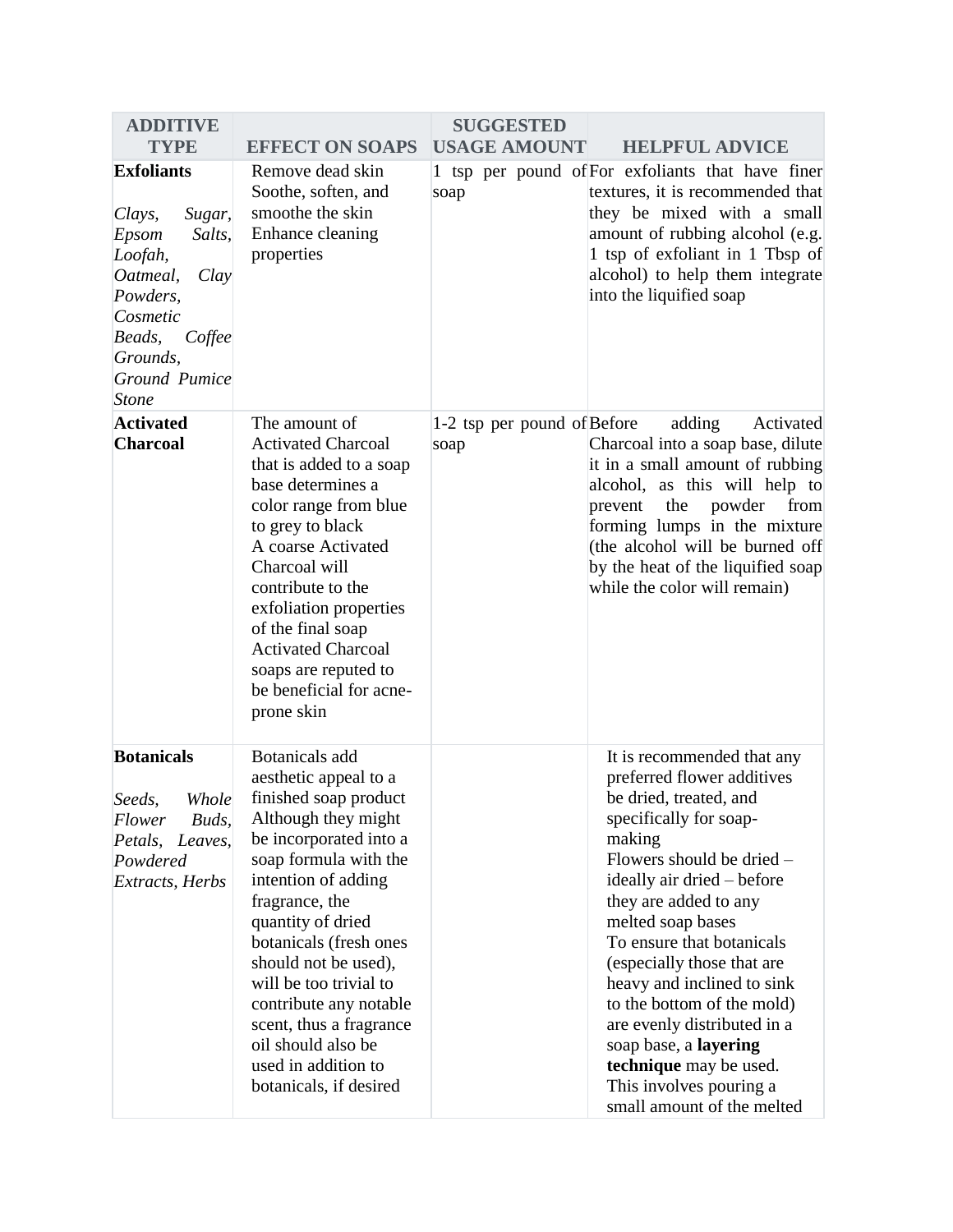| <b>ADDITIVE</b>                                     |                                                                                                                                                                                                                                                   | <b>SUGGESTED</b>                       |         |                                                                                                                                                                                                                                                                                                                                                                                                                                                                                                                                                                                                                                                                                                                                                                                                                                     |
|-----------------------------------------------------|---------------------------------------------------------------------------------------------------------------------------------------------------------------------------------------------------------------------------------------------------|----------------------------------------|---------|-------------------------------------------------------------------------------------------------------------------------------------------------------------------------------------------------------------------------------------------------------------------------------------------------------------------------------------------------------------------------------------------------------------------------------------------------------------------------------------------------------------------------------------------------------------------------------------------------------------------------------------------------------------------------------------------------------------------------------------------------------------------------------------------------------------------------------------|
| <b>TYPE</b>                                         | <b>EFFECT ON SOAPS</b>                                                                                                                                                                                                                            | <b>USAGE AMOUNT</b>                    |         | <b>HELPFUL ADVICE</b>                                                                                                                                                                                                                                                                                                                                                                                                                                                                                                                                                                                                                                                                                                                                                                                                               |
|                                                     | Due to their nature,<br>botanicals can<br>potentially cause<br>discoloration of the<br>soap                                                                                                                                                       |                                        |         | soap base to the mold, then<br>sprinkling a small amount<br>of the botanicals on top,<br>then waiting approximately<br>20 minutes before pouring<br>a second layer of melted<br>soap atop the botanicals<br>layer. This can be repeated<br>until the mold is filled.<br>Another method that<br>promotes the even<br>distribution of botanicals<br>involves, using a small<br>stick-like tool, such as a<br>toothpick, to place the<br>flowers in the preferred<br>spot inside the melted soap.<br>As the soap hardens, there<br>is still a chance that<br>botanicals will rise to the<br>top of the soap (which will<br>be the bottom of the<br>unmolded soap)<br>To prevent botanicals from<br>discoloring soap, it is<br>recommended to add them<br>to the liquid soap when its<br>temperature is lower than<br>the melting point |
| <b>Baking Soda</b>                                  | is<br><b>Baking</b><br>Soda<br>recommended for use in<br>negatively<br>as<br>it<br>soaps,<br>affects lather                                                                                                                                       | not N/A                                |         |                                                                                                                                                                                                                                                                                                                                                                                                                                                                                                                                                                                                                                                                                                                                                                                                                                     |
| <b>Humectants</b><br>Honey,<br>Raw<br>Aloe Vera Gel | Humectants<br>contribute extra<br>moisture to the skin<br>for enhanced<br>hydration and softness<br>Soften the final<br>product<br>The greater the<br>concentration of<br>honey, the denser the<br>lather, the softer the<br>soap, and the darker | $\frac{1}{2}$<br>teaspoon<br>teaspoons | 6<br>to |                                                                                                                                                                                                                                                                                                                                                                                                                                                                                                                                                                                                                                                                                                                                                                                                                                     |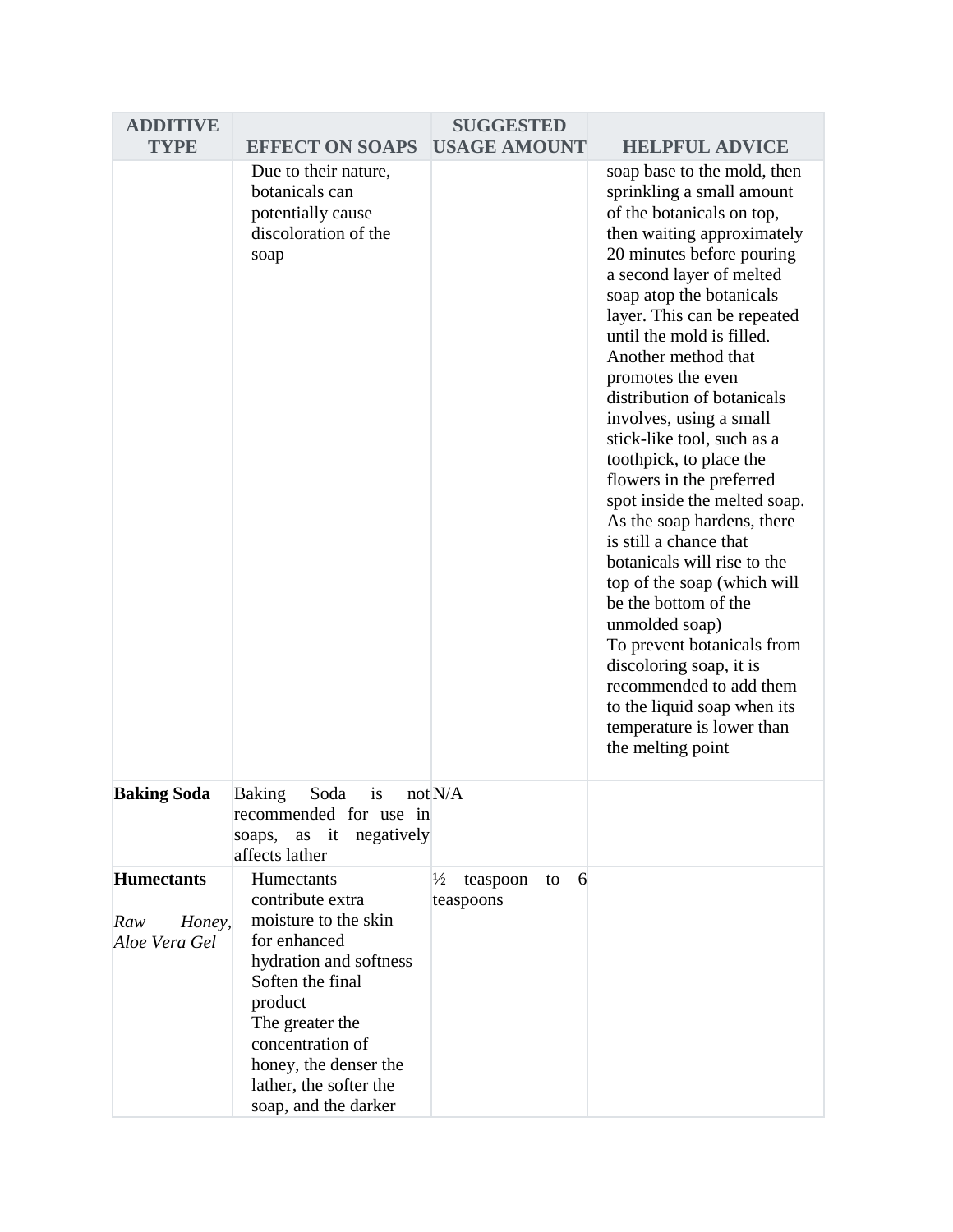| <b>ADDITIVE</b><br><b>TYPE</b>                             | <b>EFFECT ON SOAPS</b>                                                                                                                                                                                      | <b>SUGGESTED</b><br><b>USAGE AMOUNT</b> | <b>HELPFUL ADVICE</b> |
|------------------------------------------------------------|-------------------------------------------------------------------------------------------------------------------------------------------------------------------------------------------------------------|-----------------------------------------|-----------------------|
|                                                            | the final soap will<br>appear to be<br>Honey could<br>potentially separate<br>from the soap base<br>A high amount of<br>honey in the final<br>soap bar is said to<br>increase sweating in<br>Glycerin soaps |                                         |                       |
| <b>Food Coloring</b>                                       | Food coloring can be<br>used but it is better to<br>use cosmetic-grade<br>pigments in soap                                                                                                                  | $0.009\%$ or as needed                  |                       |
| <b>Vanilla Extract</b><br>and Oils with<br><b>Vanillin</b> | Vanilla Extract should<br>not be used in soap as<br>it causes discoloration<br>of the final soap bar<br>and will not retain its<br>deep, warm, sweet,<br>and comforting aroma                               | 2% of formula                           |                       |

# **HOW LONG DOES MELT AND POUR SOAP TAKE TO SET?**

On average, Melt and Pour soap takes approximately 1-3 hours to completely harden; however, the actual time will depend on factors such as the room temperature as well as chosen additives. It is important to remember not to remove the cooling soap from the mold before it has been given enough time to harden. The soap's softness may also make it easier for fingerprints or other depressions to be left on the soap.

# **WHY DOES MELT AND POUR SOAP SWEAT?**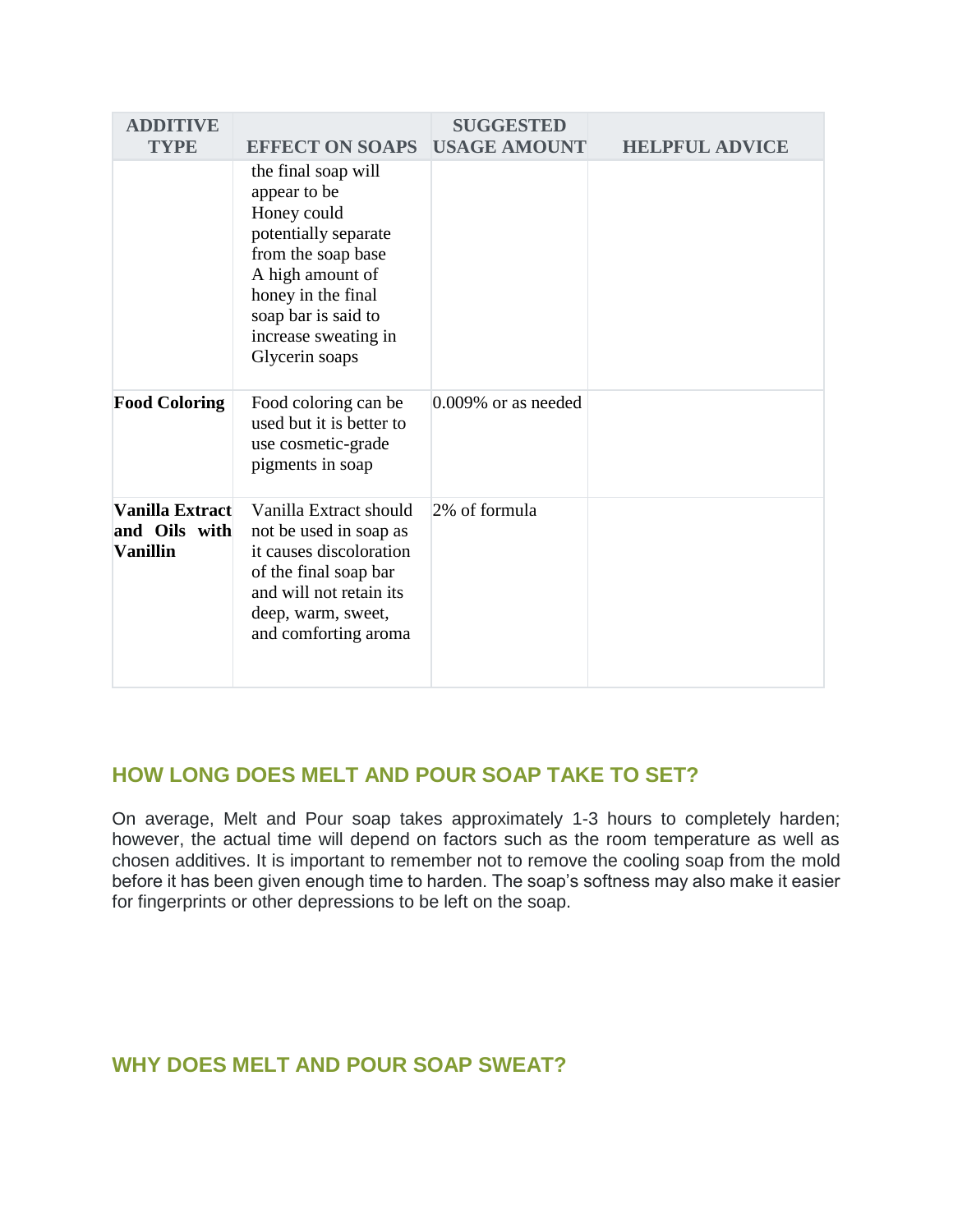Melt and Pour soap, or "Glycerin Soap," is known to naturally "sweat." Glycerin is a humectant, which draws moisture from the air, and this moisture can appear as small water droplets covering the surface of the soap. This should not be a cause for concern. Maintaining a steady temperature in the soap-making area and keeping a humidifier on during the cooling process could help eliminate this occurrence. Melt and Pour soaps also sweat when they are 1) frozen and then thawed 2) refrigerated immediately after being poured into molds rather than when they have already begun to harden.

# **CAN YOU MIX MELT AND POUR SOAP BASES?**

Yes, different Melt and Pour soap bases may be mixed together.

# **LAYERING MELT AND POUR SOAP**

Melt and Pour soap bases can be layered. Begin by pouring a small amount of the first liquified soap base into the preferred mold and waiting 10 minutes for this layer to cool. Once it has cooled, spray a thin layer of rubbing alcohol over it to eliminate air bubbles, to ensure overall smoothness, and to enable the layers to stick together. It is crucial to be conscious of the temperature of each following layer, which can inadvertently melt the previous one if it is too hot. This process can be repeated until the mold is filled.

# **Trouble Shooting**

- 1- Sweating Soap
- Do not Over heat. Best to use a double boiler instead of microwave
- Keep soap at room temperature at low humidity
- Use Heat Shrink Wrap to protect the soap during shipping/Storage
- 2- Mushy Soap
- Do not place the soap bar under the shower
- Place the soap bar in a mesh type soap holder to ensure drainage
- Do not place the soap bar with another bar
- 3- Wrapping paper sticking to Soap bar